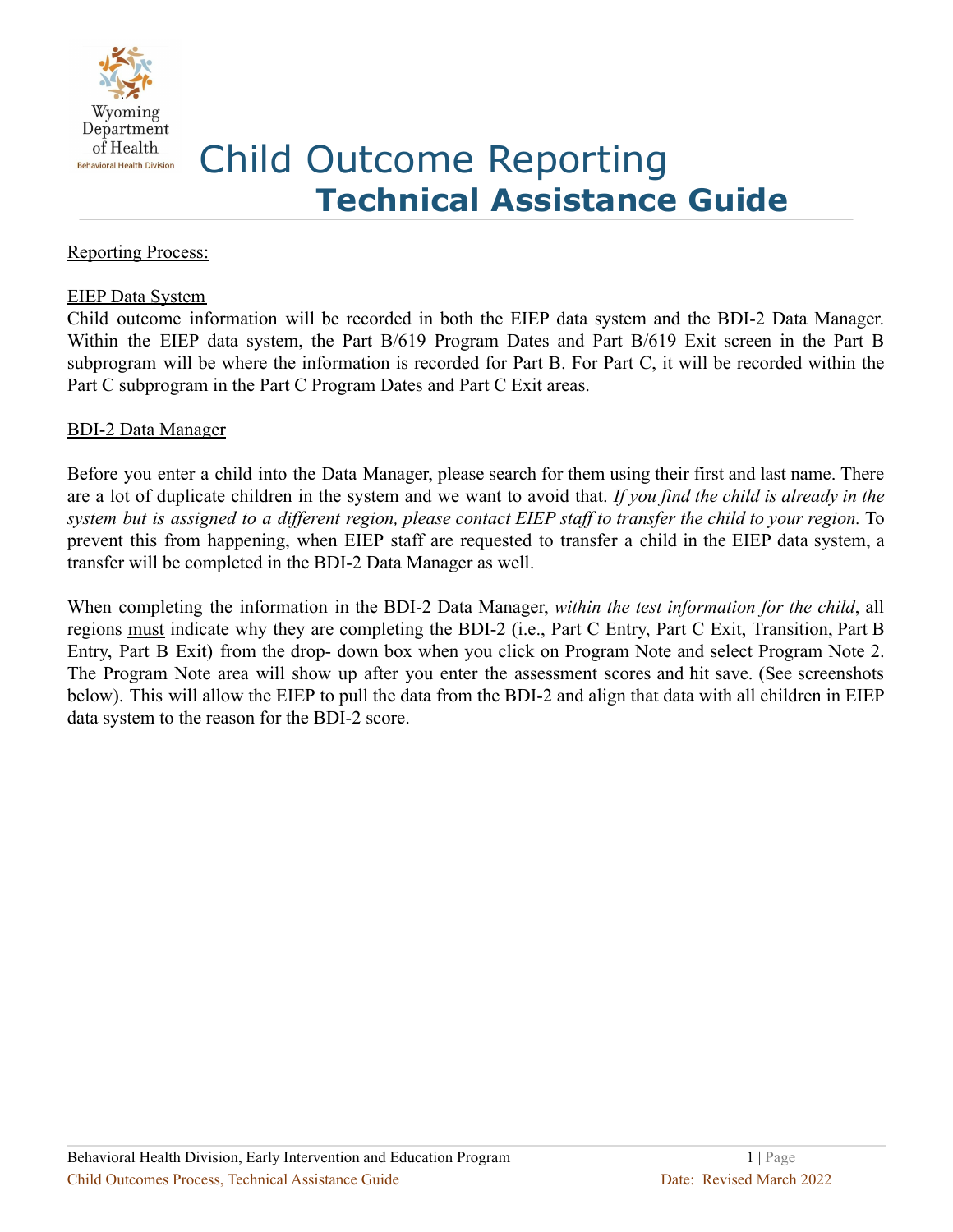#### defined Program Note(s). **First Test Date: 8/10/2021** Birthdate: 1/20/2021

**Program Note Test Observations** 

**Scoring Method: Norm Type:** 

Raw Scores 123 O Item Details A BDI-2 Norms 8DI-2 NU Norms

When choosing the normative set for exit assessment, it is best practice to<br>use the same normative set used for entry assessment.

**Domain Totals** 

| <b>Select Domain</b>                        | All<br>n m | <b>Test Date III</b> | <b>Examiner</b> | <b>Raw</b><br><b>Score</b> | <b>Spanish</b><br>S <sub>1</sub> /O | AE. | PR <sub>SS</sub>        |                |
|---------------------------------------------|------------|----------------------|-----------------|----------------------------|-------------------------------------|-----|-------------------------|----------------|
| <b>Adaptive</b>                             |            |                      |                 |                            |                                     |     |                         |                |
| Self-Care <sup>123</sup>                    | ☑          | 8/10/2021            | Judy Juengel    | 54                         |                                     | 40  | $\overline{\mathbf{z}}$ | 4              |
| Personal Responsibility <sup>123</sup>      | Ø          | 8/10/2021            | Judy Juengel    | 7                          |                                     | 24  | $\leq 1$                | $\blacksquare$ |
| <b>Personal-Social</b>                      |            |                      |                 |                            |                                     |     |                         |                |
| <b>Adult Interaction</b> <sup>123</sup>     |            | 8/10/2021            | Judy Juengel    | 56                         |                                     | 67  | 63.                     | 11             |
| Peer Interaction <sup>123</sup>             | V          | 8/10/2021            | Judy Juengel    | 17                         |                                     | 27  | $\leq 1$                | - 1            |
| Self-Concept and Social Role <sup>123</sup> |            | 8/10/2021            | Judy Juengel    | 66                         |                                     | 55  | 25                      | -8             |
| Communication                               |            |                      |                 |                            |                                     |     |                         |                |
| <b>Receptive Communication 123</b>          | ☑          | 8/10/2021            | Judy Juengel    | 56                         |                                     | 58  | 25                      | -8             |
| <b>Expressive Communication 123</b>         | M          | 8/10/2021            | Judy Juengel    | 46                         |                                     | 37  | $\leq 1$                | $\overline{2}$ |
| <b>Motor</b>                                |            |                      |                 |                            |                                     |     |                         |                |
| Gross Motor <sup>123</sup>                  | ✓          | 8/10/2021            | Judy Juengel    | 65                         |                                     | 33  | $\leq 1$                | $\overline{ }$ |
| Fine Motor <sup>123</sup>                   |            | 8/10/2021            | Judy Juengel    | 48                         |                                     | 52  | 5                       | 5              |
| Perceptual Motor <sup>123</sup>             | ✓          | 8/10/2021            | Judy Juengel    | 22                         |                                     | 46  | $\overline{ }$          | 4              |
| <b>Cognitive</b>                            |            |                      |                 |                            |                                     |     |                         |                |
| <b>Attention and Memory 123</b>             | ☑          | 8/10/2021            | Judy Juengel    | 47                         |                                     | 44  | 5                       | 5              |
| <b>Reasoning and Academic Skills</b><br>123 | ☑          | 8/10/2021            | Judy Juengel    | 17                         |                                     | 31  | $\leq 1$ 1              |                |
| Perception and Concepts <sup>123</sup>      | V          | 8/10/2021            | Judy Juengel    | 23                         |                                     | 32  | <1                      | - 1            |
|                                             |            |                      |                 |                            |                                     |     |                         |                |

Back Save Delete

| Program Note: (Maximum 25 characters) |  |               |  |  |
|---------------------------------------|--|---------------|--|--|
|                                       |  |               |  |  |
|                                       |  |               |  |  |
|                                       |  |               |  |  |
|                                       |  |               |  |  |
| Program Note 2: Part B Exit           |  |               |  |  |
| <b>Program Note 3:</b>                |  |               |  |  |
| Program Note 4:                       |  |               |  |  |
| <b>Program Note 5:</b>                |  |               |  |  |
|                                       |  |               |  |  |
|                                       |  | Save   Cancel |  |  |
|                                       |  |               |  |  |

**All** BDI-2 scores shall be reported via the BDI-2 Data Manager. All regions were provided with login information, but if you have questions on the BDI-2 Data Manager, please contact one of the EIEP unit members for assistance.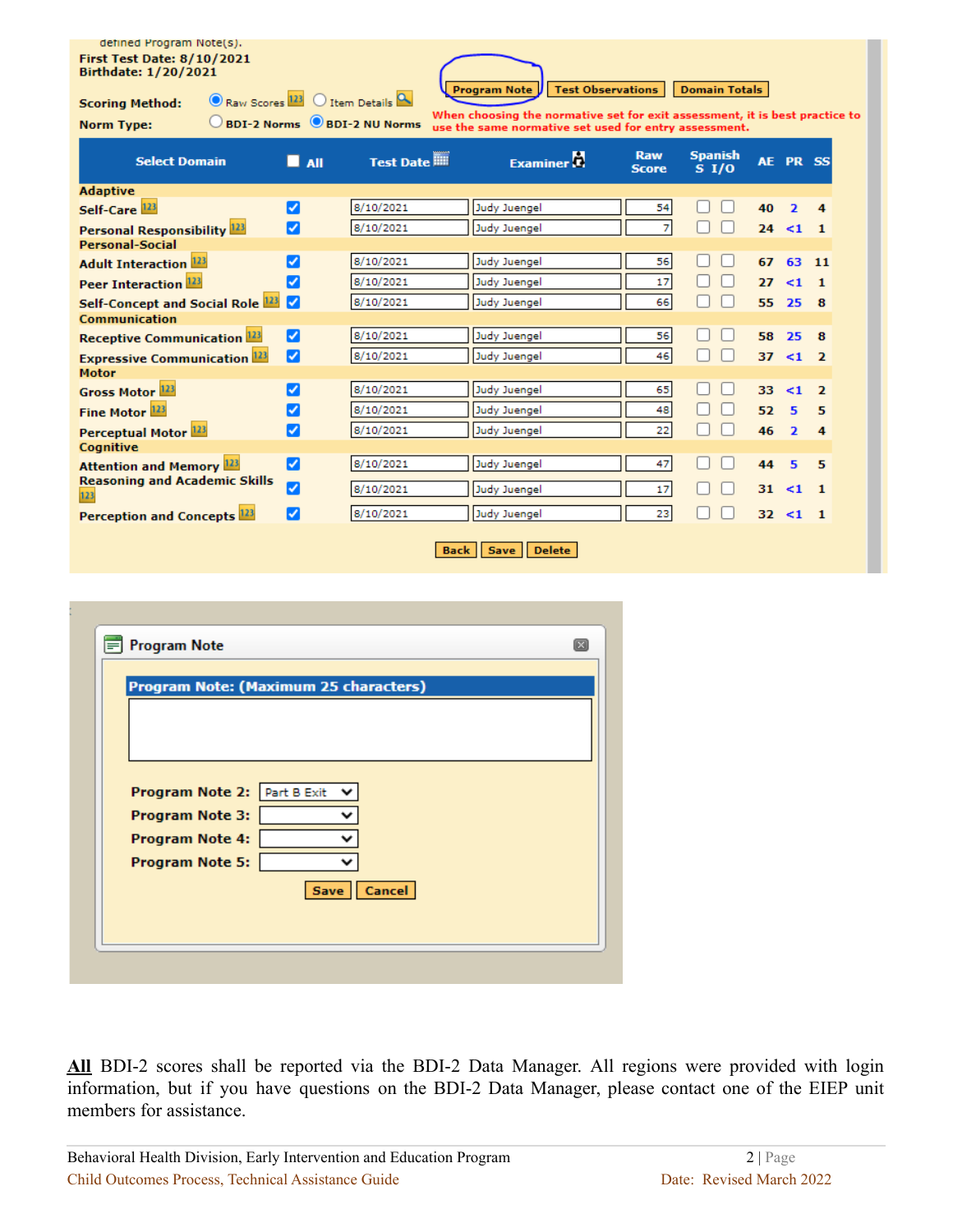The BDI is generally used for three reasons: child outcomes entries and exits, eligibility (evaluation and re-evaluation) and progress monitoring. When the BDI is used for eligibility and progress monitoring, do not enter anything into the child outcomes area of EIEP Data System. In the case of evaluations and progress monitoring, please document the program note in the text box:

| <b>Program Note</b>                   | $\boxed{\times}$ |
|---------------------------------------|------------------|
| Program Note: (Maximum 25 characters) |                  |
| Part B re-evaluation                  |                  |
| Program Note 2:<br>Program Note 3:    |                  |
| Program Note 4:<br>Program Note 5:    |                  |
| Save Cancel                           |                  |
|                                       |                  |

| <b>Program Note</b>                                                                        |  |
|--------------------------------------------------------------------------------------------|--|
| Program Note: (Maximum 25 characters)                                                      |  |
| Part C re-evaluation                                                                       |  |
| Program Note 2:<br>Program Note 3:<br>Program Note 4:<br>Program Note 5:<br>Cancel<br>Save |  |
|                                                                                            |  |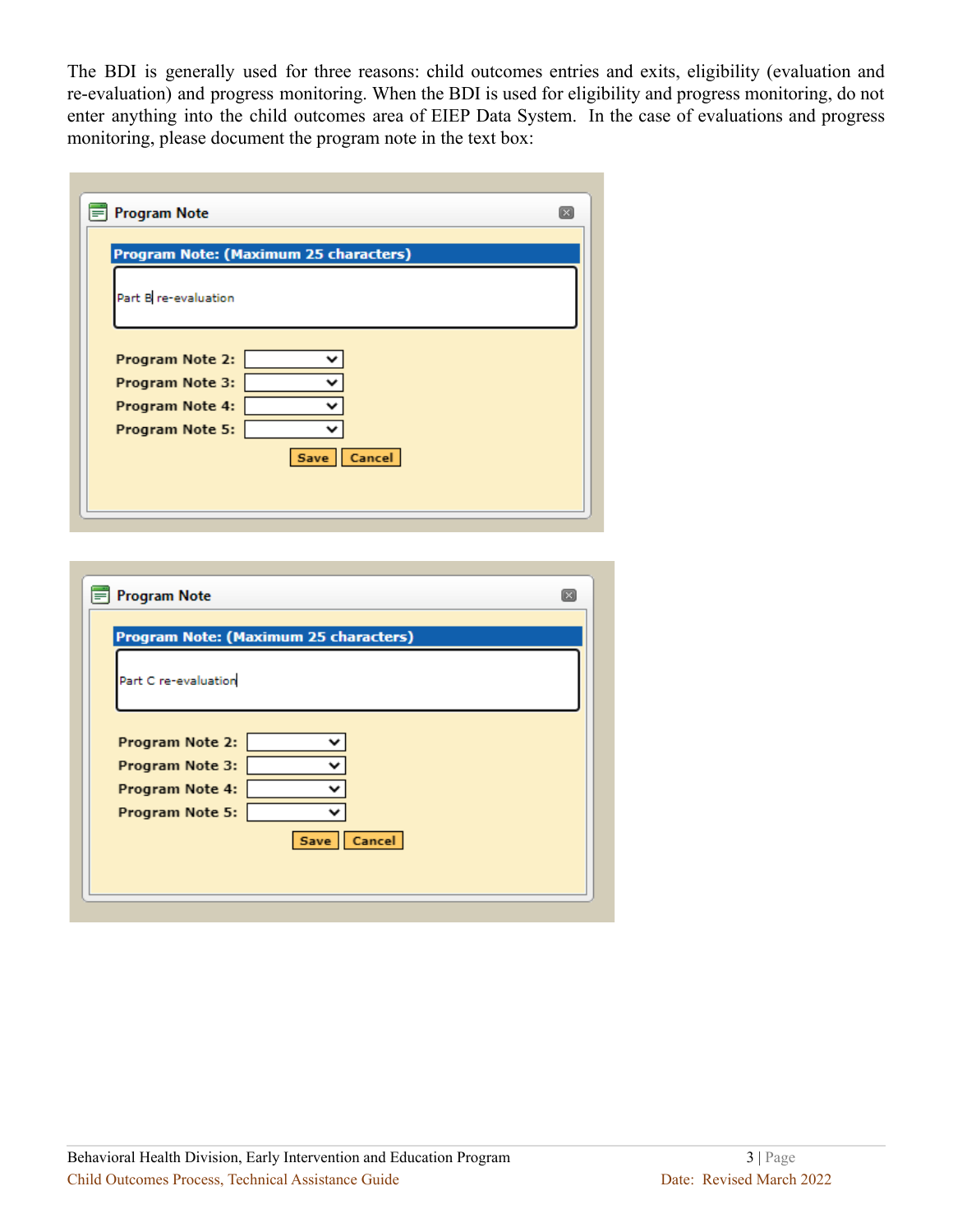| <b>Program Note</b>                | $\overline{\mathbf{x}}$               |
|------------------------------------|---------------------------------------|
|                                    | Program Note: (Maximum 25 characters) |
| Part C progress monitor            |                                       |
| Program Note 2:                    |                                       |
| Program Note 3:                    |                                       |
| Program Note 4:<br>Program Note 5: |                                       |
|                                    | Cancel<br>Save                        |
|                                    |                                       |

| <b>Program Note</b>                              |                                       | $\sqrt{1}$ |
|--------------------------------------------------|---------------------------------------|------------|
|                                                  | Program Note: (Maximum 25 characters) |            |
| Part B progress monitor                          |                                       |            |
|                                                  |                                       |            |
| <b>Program Note 2:</b><br><b>Program Note 3:</b> |                                       |            |
| <b>Program Note 4:</b>                           |                                       |            |
| <b>Program Note 5:</b>                           |                                       |            |
|                                                  | Save   Cancel                         |            |
|                                                  |                                       |            |

**Please note**: BDI-2 scores need to be entered into the BDI-2 Data Manager unless they meet a certain time limit condition or circumstance (see below).

*All* children will have both entry and exit Standard Deviation scores entered into the Data Manager with the exception of the following:

• The region has lost contact with the family or the child stopped attending either Part C services or Part B/619 preschool and an exit BDI-2 was not able to be administered. In these cases, please select the appropriate option from the drop down menu "If the BDI was not administered, why not" on the EIEP Data System screen: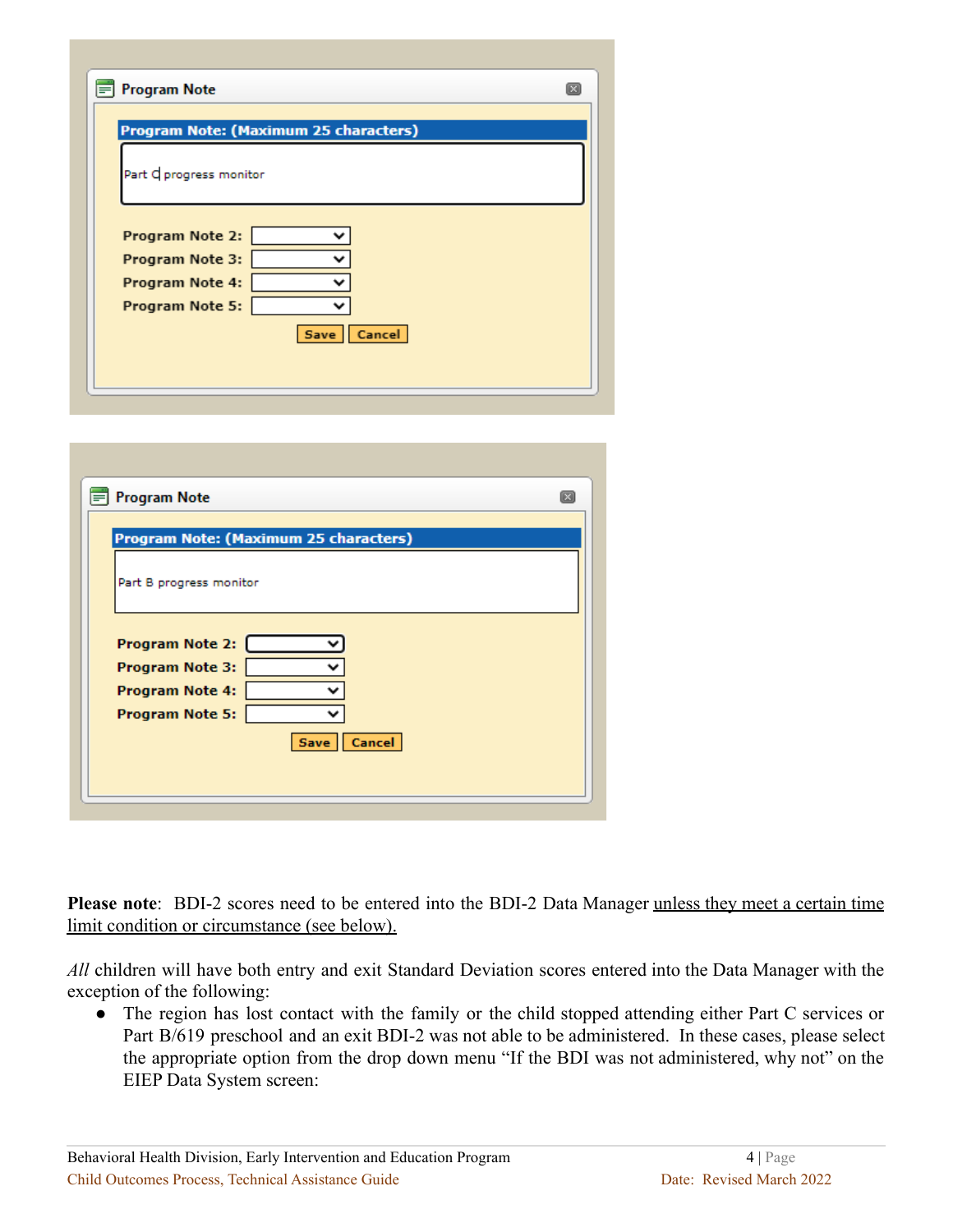| <b>Child Outcome Information-Exit</b>                |                                                               |
|------------------------------------------------------|---------------------------------------------------------------|
| Name of person completing information <sup>c</sup> : | $\cdots$                                                      |
| Date Exit BDI was administered to child:             |                                                               |
| Assessment Purpose- Exit                             | 六<br>Part C - Exit<br>$\vee$                                  |
| Transition to Part BQ:                               |                                                               |
| If the exit BDI was not administered, why not?       | Child moved without notice<br>$\mathcal{K}$<br>$\mathsf{v}$ l |
| Other:                                               |                                                               |
| Exit BDI- Provide explanation for other              |                                                               |
|                                                      |                                                               |
|                                                      |                                                               |

There may be rare situations where a BDI was not administered for other reasons. EIEP is not advocating for this situation but if it occurs, check the "Other" box and provide a brief explanation for the question: "If the BDI was not administered, why not?"

| <b>Child Outcome Information-Exit</b>                |                                                         |
|------------------------------------------------------|---------------------------------------------------------|
| Name of person completing information <sup>c</sup> : | $\cdots$                                                |
| Date Exit BDI was administered to child:             | 丽                                                       |
| Assessment Purpose- Exit                             | $\mathcal{N}$<br>Part C - Exit<br>▿                     |
| Transition to Part BQ:                               |                                                         |
| If the exit BDI was not administered, why not?       | $\vee$ $\wedge$                                         |
| Other:                                               |                                                         |
| Exit BDI- Provide explanation for other              | Enter information for why the BDI was not administered. |

## **Part C Specific Information on Late Referrals and Transitions to Part B/619**

 $\bullet$  If a Part C child will be in the program less than six (6) months because the child is 2 years 7 months or older at Part C **entry**, **you do not need to complete the BDI assessment for the purpose of child outcomes.** You will enter the appropriate information into the EIEP data system system reflecting that a Part C entry was not completed: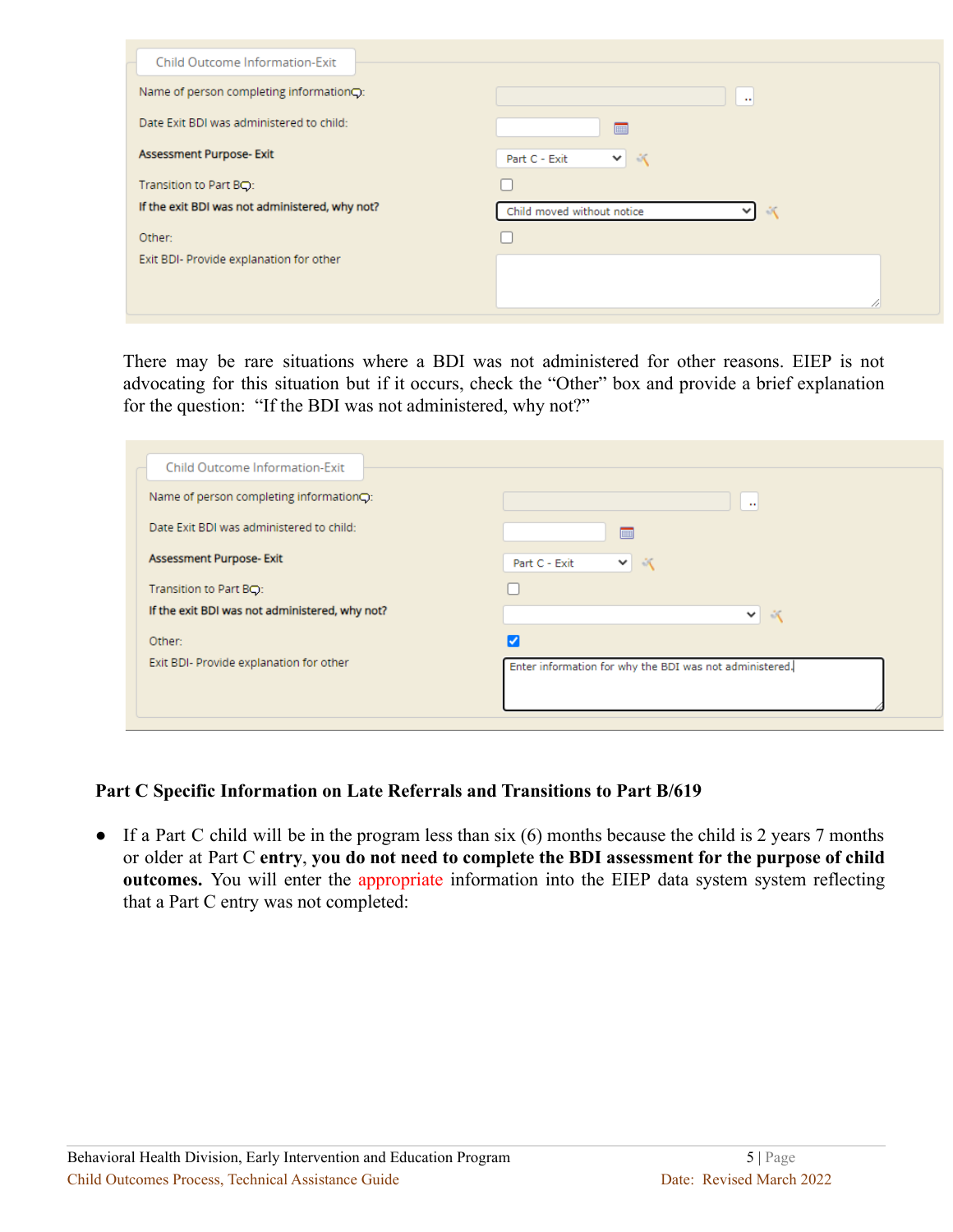| <b>Child Outcome Information</b>                |                                                                                   |
|-------------------------------------------------|-----------------------------------------------------------------------------------|
| Name of person completing information○:         | Judy Juengel<br>$\sim$                                                            |
| Date entry BDI was administered to child:       | m                                                                                 |
| <b>Assessment Purpose- Entry</b>                | Part C Entry $\vert \mathbf{v} \vert \vert$<br>$\mathcal{N}$                      |
| If the entry BDI was not administered, why not? | Child will be in the program less than 6 months.<br>$\mathcal{N}$<br>$\checkmark$ |
| Other:                                          |                                                                                   |
| Entry BDI- Provide explanation for other        |                                                                                   |
|                                                 |                                                                                   |
|                                                 | 11                                                                                |
|                                                 | 30000 Characters Left                                                             |

When the child exits Part C you will also document that a BDI for child outcomes was not completed:

| $\cdots$                                                        |
|-----------------------------------------------------------------|
|                                                                 |
|                                                                 |
|                                                                 |
| Child was in the program less than 6 months $\forall$ $\forall$ |
|                                                                 |
|                                                                 |
|                                                                 |
|                                                                 |

If a BDI was completed as part of the eligibility process, but will not be used for child outcomes due to the child's age at entry resulting in them being in services less than 6 months, please document it this way in EIEP data system:

| <b>Child Outcome Information</b>                |                                                                            |
|-------------------------------------------------|----------------------------------------------------------------------------|
| Name of person completing informationQ:         | Judy Juengel<br>$\mathbf{u}$                                               |
| Date entry BDI was administered to child:       | E                                                                          |
| <b>Assessment Purpose- Entry</b>                | $\mathcal{N}$<br>Part C Entry $\vert \mathbf{v} \vert$                     |
| If the entry BDI was not administered, why not? | Child will be in the program less than 6 months.<br>-50<br>$\checkmark$    |
| Other:                                          |                                                                            |
| Entry BDI- Provide explanation for other        | BDI was completed for eligibility but will not be used for child outcomes. |
|                                                 | 29926 Characters Left                                                      |
| $\overline{v}$ Part C Exit                      |                                                                            |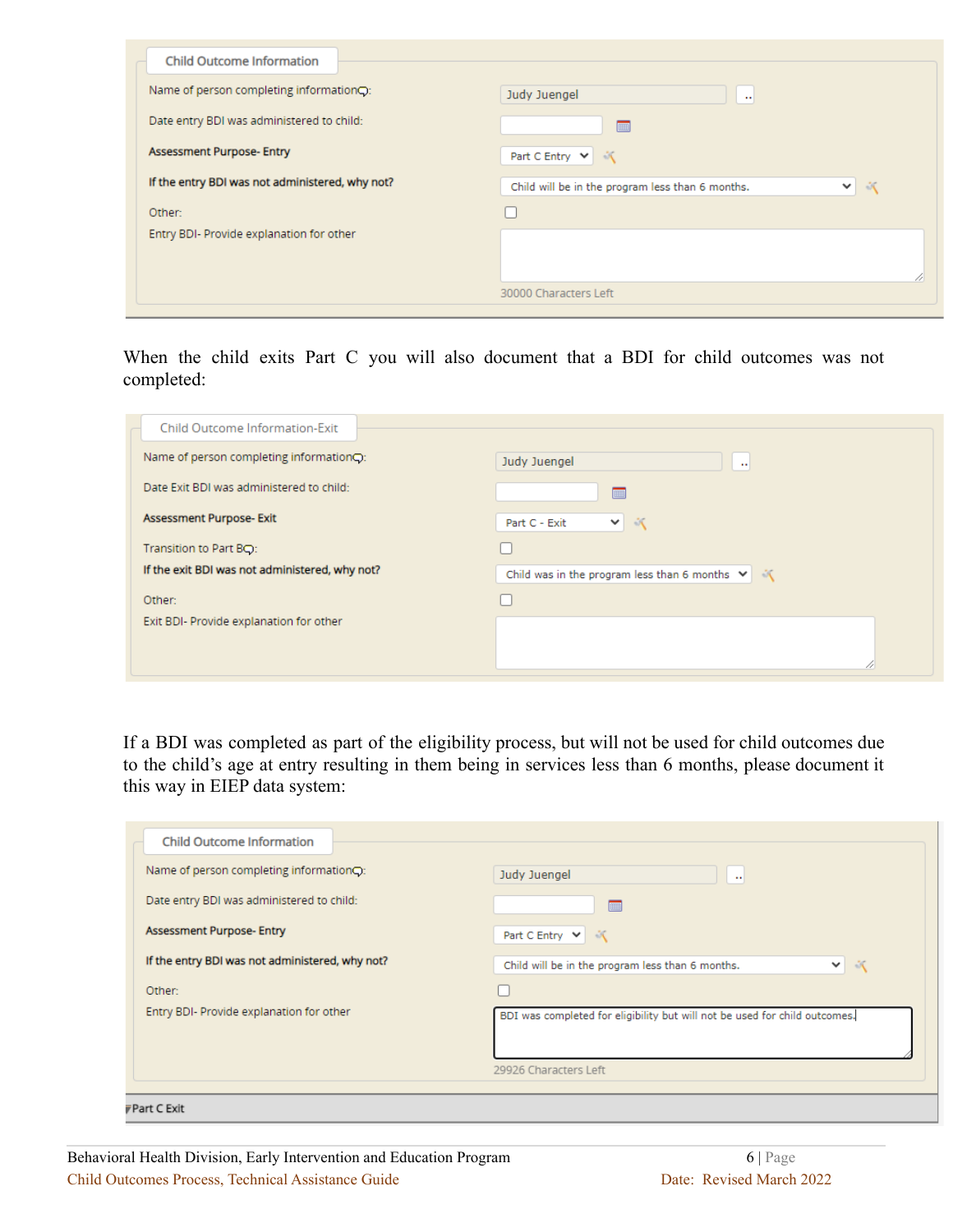The BDI that was completed for eligibility in this case also needs to be entered into the BDI-2 Data Manager for the purpose of scoring but document it this way in the Program Note text box (please note: abbreviations will need to be used in the text box due to a character limit):

| <b>Program Note</b>                                                                                  | Ιx |
|------------------------------------------------------------------------------------------------------|----|
| Program Note: (Maximum 25 characters)                                                                |    |
| BDI done 3/1/22 elig only                                                                            |    |
| <b>Program Note 2:</b><br><b>Program Note 3:</b><br><b>Program Note 4:</b><br><b>Program Note 5:</b> |    |
| Save   Cancel                                                                                        |    |

If the child is eligible for Part B/619, you will complete a BDI-2 for Part B entry within ninety (90) days of a child's third birthday or upon thirty (30) business days of a signed Individual Education Program (IEP). This will be documented as a Part B entry:

|                        | Program Note: (Maximum 25 characters) |               |  |
|------------------------|---------------------------------------|---------------|--|
|                        |                                       |               |  |
|                        |                                       |               |  |
|                        |                                       |               |  |
|                        | Program Note 2: Part B Entry V        |               |  |
| Program Note 3:        |                                       |               |  |
| <b>Program Note 4:</b> |                                       |               |  |
| <b>Program Note 5:</b> |                                       |               |  |
|                        |                                       | Save   Cancel |  |
|                        |                                       |               |  |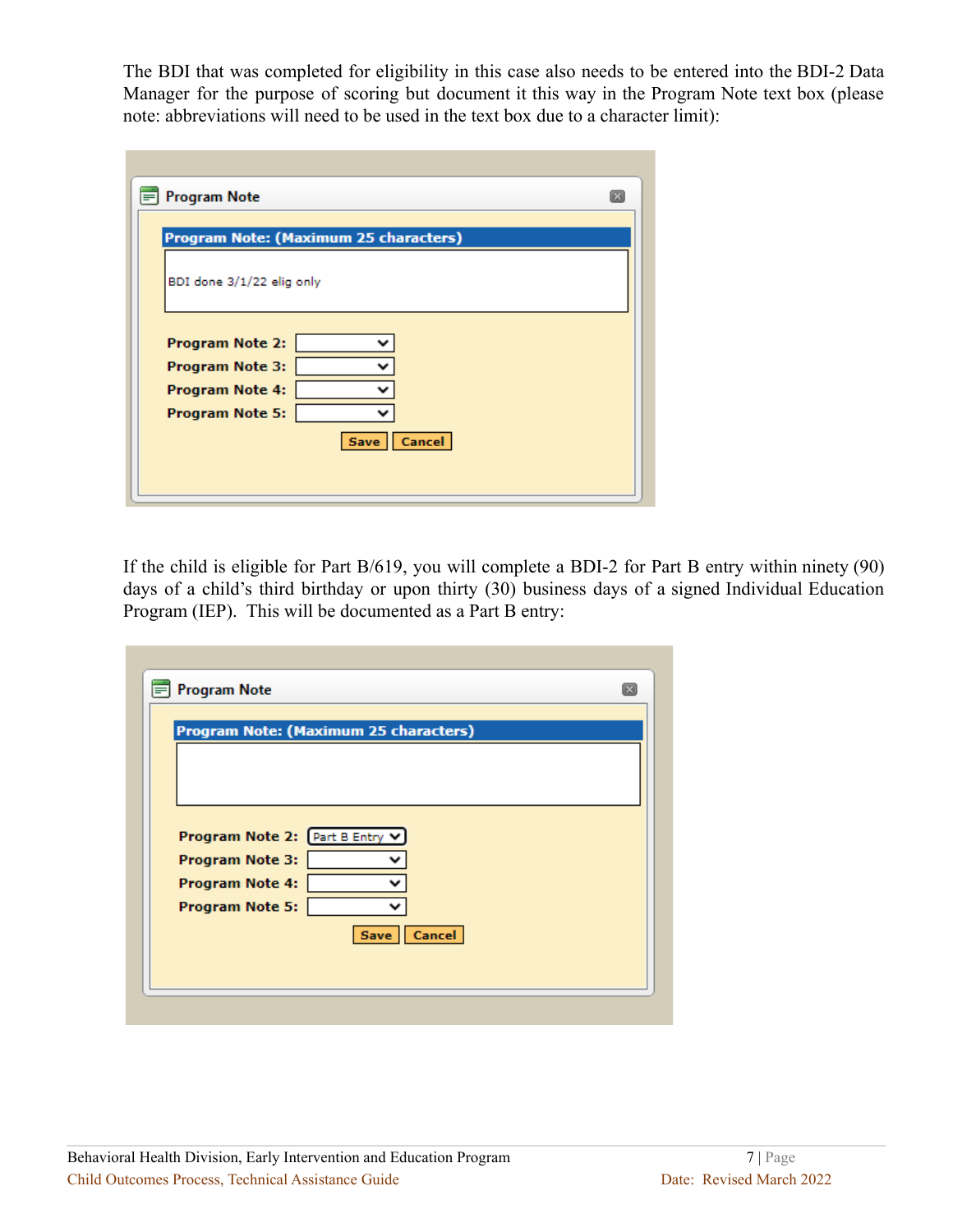| <b>Child Outcome Information</b>                     |                                      |
|------------------------------------------------------|--------------------------------------|
| Name of person completing information: $\mathbf Q$ : | Judy Juengel<br>$\cdots$             |
| Date Entry BDI was administered to child :           | 01-Feb-2022<br>FIL                   |
| <b>Assessment Purpose- Entry</b>                     | $\sqrt[3]{x}$<br>Part B Entry $\vee$ |
| If the entry BDI was not administered, why not?      | $\checkmark$                         |
|                                                      | $\sqrt[3]{2}$                        |
| Other:                                               |                                      |
| Entry BDI- Provide explanation for other             |                                      |
|                                                      |                                      |
|                                                      |                                      |
|                                                      | 30000 Characters Left                |

#### **Transitions**

For children served in Part C more than 6 months, and are transitioning to Part B/619, please document their Part C exit BDI in this manner in the Part C exit area of EIEP data system:

| Child Outcome Information-Exit                 |                                           |
|------------------------------------------------|-------------------------------------------|
| Name of person completing information○:        | Judy Juengel<br>$\cdots$                  |
| Date Exit BDI was administered to child:       | 01-Feb-2022<br>mm                         |
| Assessment Purpose- Exit                       | Transition to Part B $\vee$<br>$\sqrt{2}$ |
| Transition to Part BQ:                         |                                           |
| If the exit BDI was not administered, why not? | -50<br>$\checkmark$                       |
| Other:                                         |                                           |
| Exit BDI- Provide explanation for other        |                                           |
|                                                | n                                         |

**Please document the transition BDI in the BDI-2 in this manner:**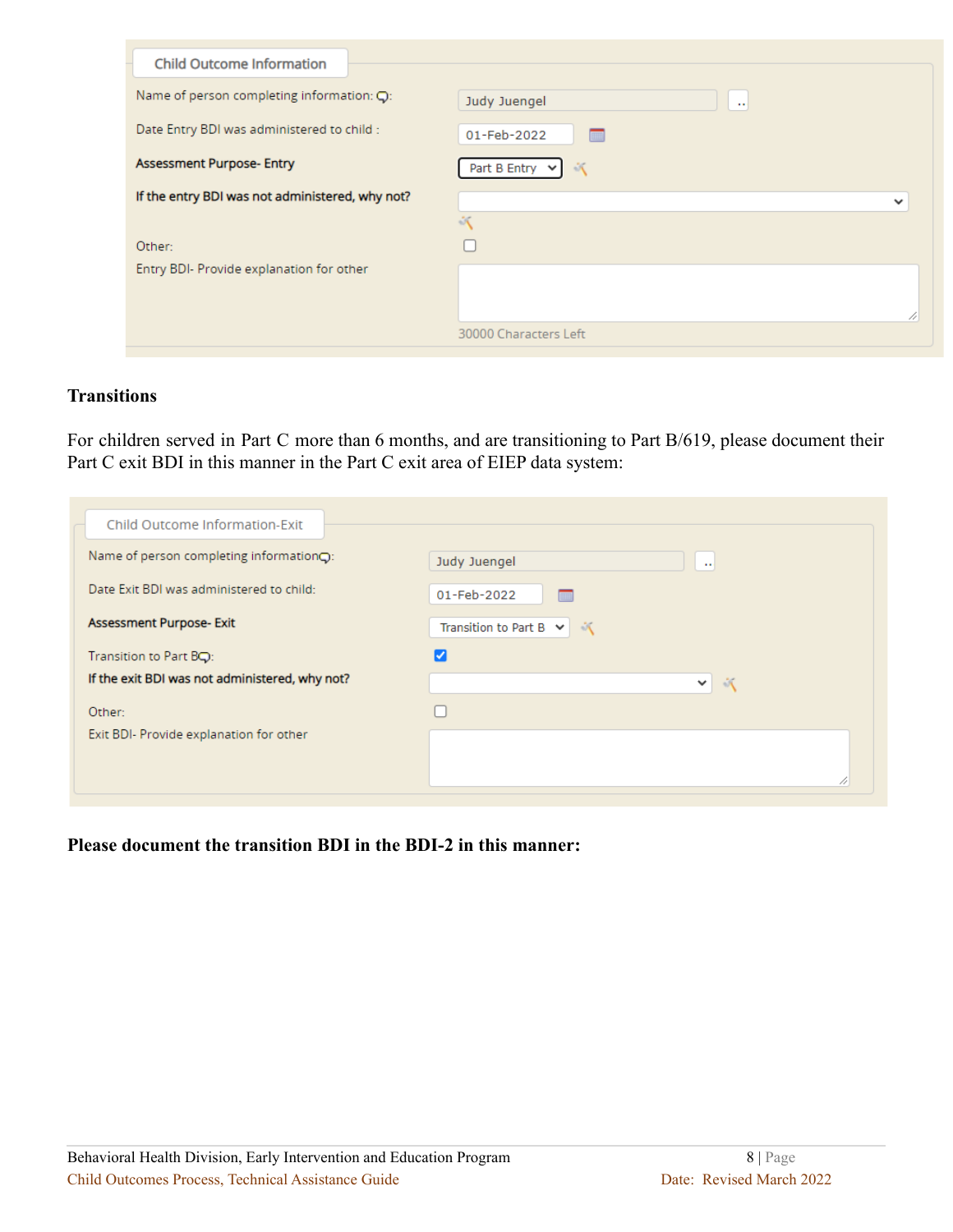| Program Note: (Maximum 25 characters) |               |  |
|---------------------------------------|---------------|--|
|                                       |               |  |
|                                       |               |  |
|                                       |               |  |
|                                       |               |  |
| Program Note 2: Transition            |               |  |
|                                       |               |  |
| <b>Program Note 3:</b>                |               |  |
| <b>Program Note 4:</b>                |               |  |
| <b>Program Note 5:</b>                |               |  |
|                                       | Save   Cancel |  |
|                                       |               |  |

#### **Transitions will look like this in the Part B Entry area of EIEP Data System:**

| <b>Child Outcome Information</b>                |                                             |
|-------------------------------------------------|---------------------------------------------|
| Name of person completing information: Q:       | Judy Juengel<br>$\sim$                      |
| Date Entry BDI was administered to child :      | 01-Feb-2022<br>FIL                          |
| <b>Assessment Purpose- Entry</b>                | Transition<br>$\mathcal{N}$<br>$\checkmark$ |
| If the entry BDI was not administered, why not? | $\checkmark$                                |
|                                                 | $\sqrt[3]{2}$                               |
| Other:                                          |                                             |
| Entry BDI- Provide explanation for other        |                                             |
|                                                 |                                             |
|                                                 | 11                                          |
|                                                 | 30000 Characters Left                       |

#### **Part B/619 Specific Information on Late Referrals**

• For children who enter Part B less than six (6) months before they transition to Kindergarten, neither an entry or an exit BDI will be completed for the purpose of child outcomes. In these cases, please select "Child will be in the program less than 6 months" on the EIEP Data System screen to answer the question "If the BDI was not administered, why not?"

Please document it this way in the Part B entry area: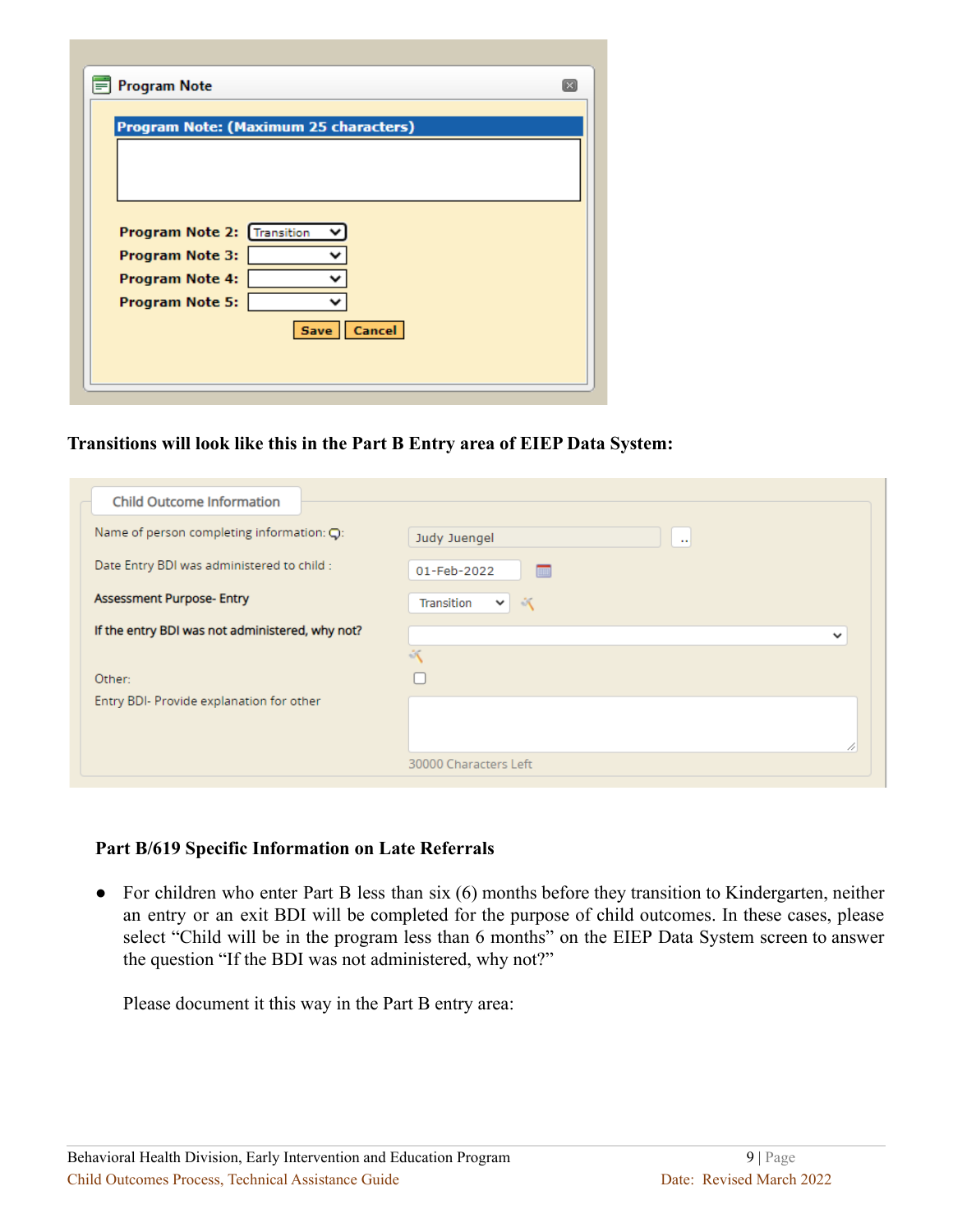| <b>Child Outcome Information</b>                      |                                                             |
|-------------------------------------------------------|-------------------------------------------------------------|
| Name of person completing information: $\mathbb{Q}$ : | Judy Juengel<br>$\sim$                                      |
| Date Entry BDI was administered to child :            | m                                                           |
| <b>Assessment Purpose- Entry</b>                      | Part B Entry $\vert \mathbf{v} \vert$<br>$\sqrt{2}$         |
| If the entry BDI was not administered, why not?       | Child will be in the program less than 6 months.<br>v<br>50 |
| Other:                                                |                                                             |
| Entry BDI- Provide explanation for other              |                                                             |
|                                                       | 11                                                          |
|                                                       | 30000 Characters Left                                       |

Please document this case this way in the Part B exit area:

| Child Outcome Information-Exit                 |                                                                   |
|------------------------------------------------|-------------------------------------------------------------------|
| Name of person completing information: $Q$ :   | Judy Juengel<br>$\mathbf{r}$ .                                    |
| Date Exit BDI was administered to child :      | FIL                                                               |
| Assessment Purpose-Exit                        | Part B-Exit $\vee$<br>$\sqrt{2}$                                  |
| If the exit BDI was not administered, why not? | Child was in the program less than 6 months. $\vee$<br>$\sqrt{2}$ |
| Other:                                         |                                                                   |
| Exit BDI- Provide explanation for other        |                                                                   |
|                                                |                                                                   |
|                                                |                                                                   |

# **Kids Who Have Exited and Returned**

Kids who exit services and return cause a lot of confusion when trying to decipher COS files.

Do not complete more than one entry/exit for child outcomes for the Part C or the Part B program.

Example: Child exits Part C when he is two years old because the family says they are moving out of state. Exit BDI is completed. Child shows up in another region four months later. Do not do another BDI for the purposes of child outcomes for Part C. If he moves on to Part B, do a BDI entry at that time.

Different scenario: Child exits Part B/619 because the family says they are moving tomorrow. An exit BDI is not completed. Family does not move and shows back up four months later. Do not complete a BDI for child outcomes entry again. This is too confusing. This is a situation where you would select "Other" in the EIEP data system and write a note stating that the BDI entry will not be completed again.

# **For complex scenarios that are not outlined in this document, please contact EIEP staff for guidance.**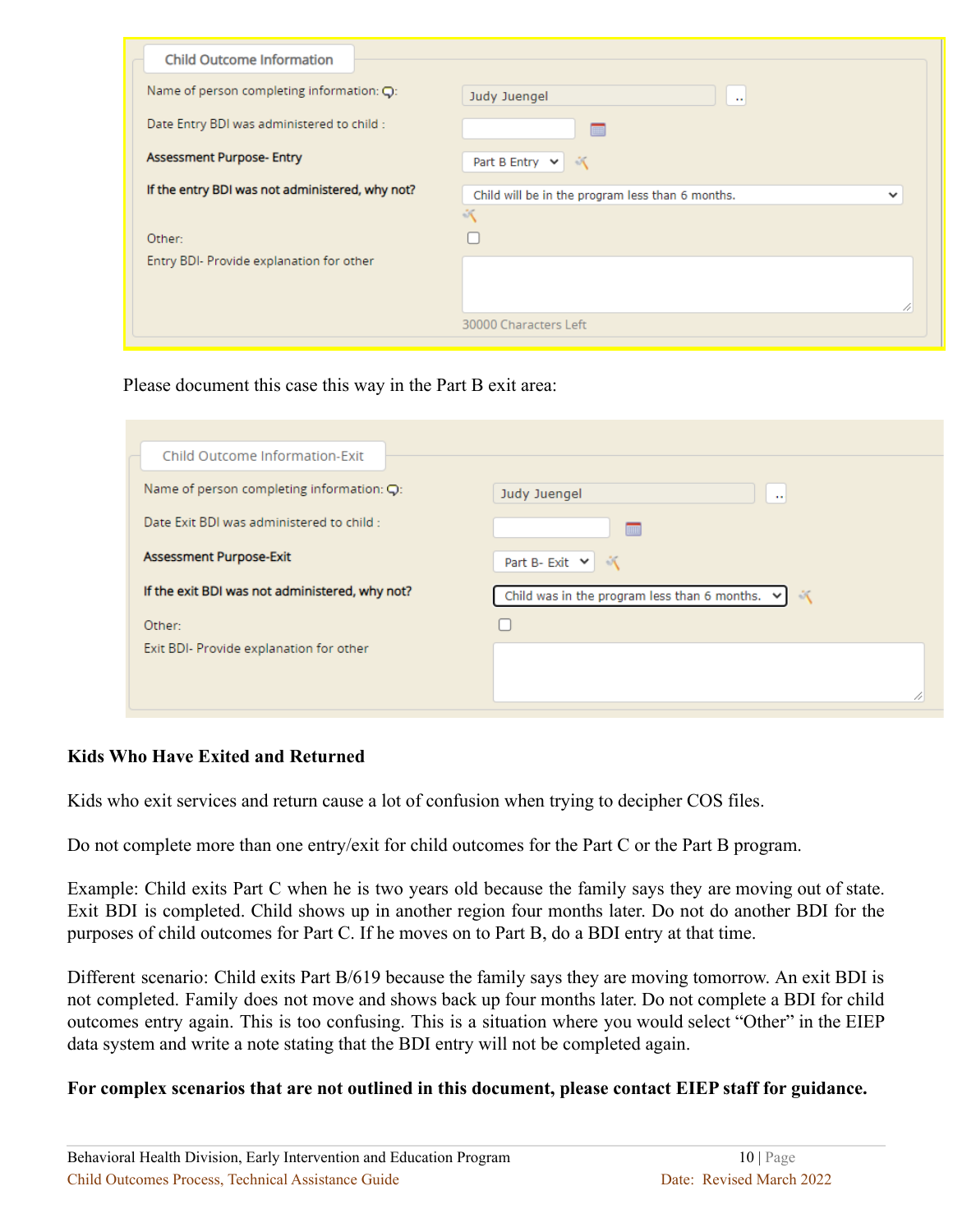# **BDI-2 Information-Frequently asked Questions:**

- 1. What is the reason for completing the Child Outcome reporting?
	- In 2005, the Office of Special Education Programs (OSEP) within the U.S. Department of Education began requiring all states to report on child outcomes. All states receiving either Part C or Part B/619 federal funding must report on the three (3) outcome areas. Child Outcome reporting provides information on the progress children made after receiving early intervention services and special education. This information is reviewed by federal lawmakers to make decisions on future funding for the programs. This information also assists states to look at areas of strengths and weaknesses to drive improvement strategies.
- 2. What is the difference when using the BDI-2 for eligibility and/or for child outcomes reporting?
	- The BDI-2 was chosen with stakeholder input as it can serve two purposes. It may be used to determine eligibility and also for reporting early childhood progress. This new process is to determine the skill levels of each child at entry to the program and then again at exit from the program. The progress of each child after receiving services is then reported to OSEP. **THE USE OF THE BDI ASSESSMENT FOR CHILD OUTCOMES IS NOT TO BE CONFUSED WITH THE USE OF THE BDI FOR ELIGIBILITY OR PROGRESS MONITORING.**
- 3. Is permission required in order to administer the BDI-2 for Child Outcomes data?
	- No. When used for Child Outcomes data, parental permission is not required to administer the BDI-2. It is recommended; however, that parents are notified that the BDI-2 will be given to all students at entry and exit from either program.
- 4. Is administration of the entire BDI-2 required for child outcomes reporting?
	- Yes. Every child must be evaluated in all areas of the BDI-2 for child outcomes reporting.
- 5. How do we submit the BDI-2 information for each child?
	- Every region will enter entry and exit information into the EIEP Data System system and the BDI-2 z-scores will be entered in the *Data Manager* for every child who has had a BDI-2 administered.

6. When should a BDI-2 be administered to a Part C child who is exiting prior to reaching maximum age for the program?

- The BDI-2 shall be administered no earlier than sixty (60) calendar days of exit from the program.
- 7. How long prior to a child's third  $(3<sup>rd</sup>)$  birthday, should progress monitoring be completed?
	- Entry/transition scores must be collected no more than ninety (90) calendar days prior to the child's third  $(3<sup>rd</sup>)$  birthday.
- 8. How long prior to exit of Part B/619 services should progress monitoring be completed?
	- Exit data must be completed by the end of the school year for all children transitioning to Kindergarten. The BDI-2 may be completed within sixty (60) calendar days prior to the end of the school year. In order to capture the most progress, the CDC should assess the child as close to exit as possible. If a child turns six (6) during the school year, a Child Outcome exit should be completed for the child no more than 60 calendar days prior to the sixth (6th) birthday.
- 9. What happens when a child leaves before an exit BDI-2 score may be completed?
	- If a child moves, or the CDC loses contact with the child, document in the EIEP data system by selecting the appropriate option from the drop- down menu for why a BDI-2 was not completed.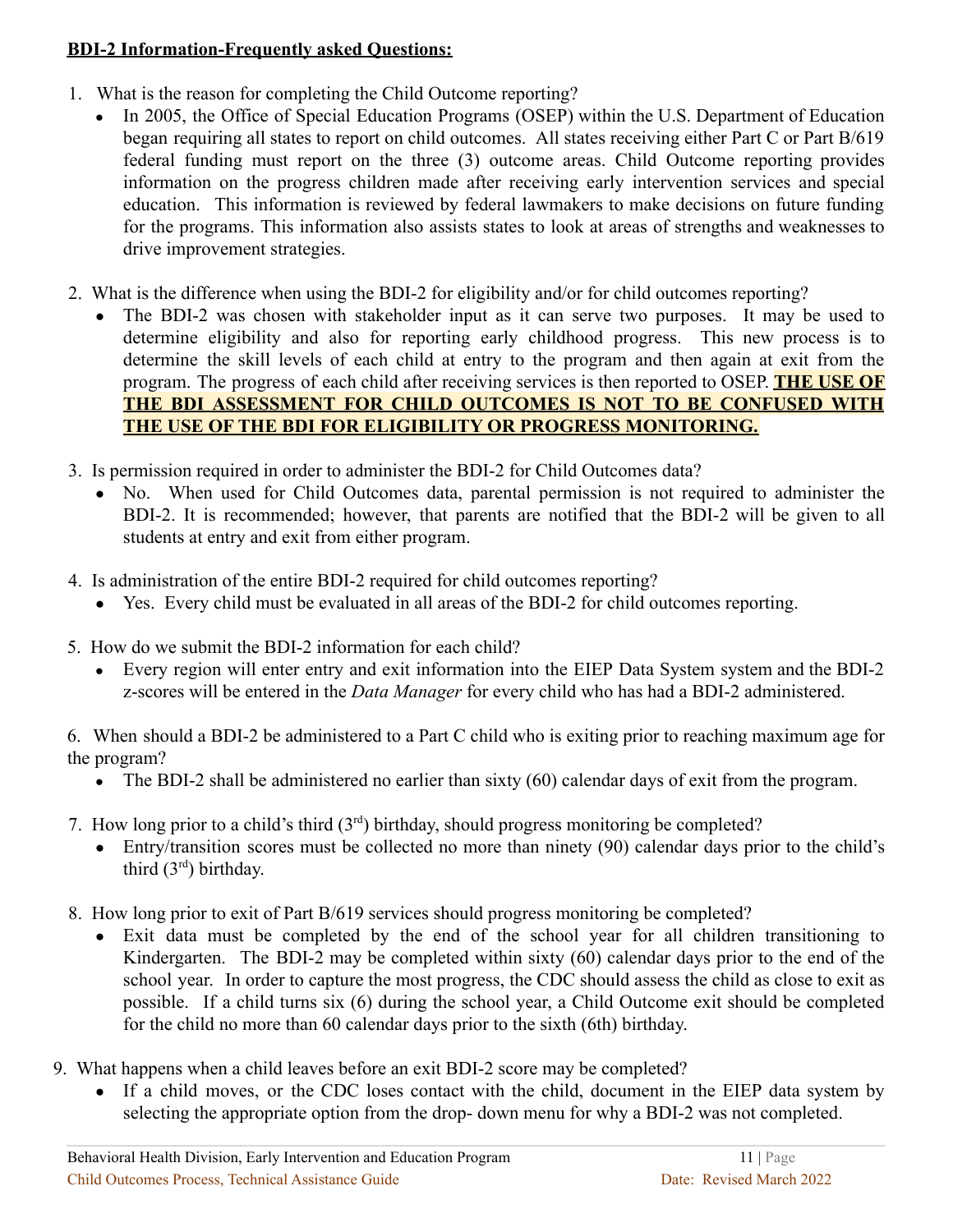- 10. Are there situations where the BDI would be administered more than once in a six month period?
	- This is rare since we don't administer the BDI for child outcomes if the child is going to be in the program less than six months. A situation may occur if you use the BDI for progress monitoring. Example: You complete part of the BDI in August to report progress for the purpose of an IFSP review. The child turns three in January. You would want to do a BDI for child outcomes exit in November or December (no less than three months after the August administration).
- 11. When does information need to be entered into the EIEP data system and the Data Manager?
	- All child outcome information shall be entered into the EIEP data system and the Data Manager within thirty (30) business days of a signed Individualized Family Service Plan (IFSP) or the Individualized Education Program (IEP).
- 12. Will there be any training offered on administration of the BDI-2? What other specific information do we need to know about administering the BDI-2?
	- The EIEP provided training on administration of the BDI-2 in 2018, 2019, and 2022. The training and trainer were provided by the publisher, Riverside Insights, LLC, through a contract with BHD. Please contact BHD if you have further training needs.
	- The current version of the BDI-2 is the BDI-2 Developmental Inventory-2nd Edition Normative Update (BDI-2 NU). The EIEP has provided all regions with the BDI-2 NU.
	- As provided during the BDI-2 training, it is essential to follow the instructor's manual when administering the BDI-2 to a child.
	- **You must use a new protocol with each administration of the BDI-2**. This is a strict requirement from Riverside Insights. **Never copy blank protocols to use with other children.** The BDI-2 should not be administered less than three (3) months apart for the same child. To contain the costs of BDI-2 protocols, please do not utilize more than one (1) BDI-2 protocol per child at entry or exit.
	- **If you have a child that is Spanish speaking, the administrator of the BDI-2 must administer the BDI-2 in Spanish using the Spanish version of the BDI-2. Do not use a translator to administer the BDI-2.**
	- **Make sure you are selecting the procedure utilized for each test question (structured, observation or parent interview).** *In order to utilize the observation procedure, the administrator of the test needs to have worked with the child for at least 10-15 hours.*
	- The test may be administered over the course of two (2) weeks. However, if you are not able to complete the entire test in two (2) weeks, you will need to start over.
	- The average time to administer the test to a child between the ages of two  $(2)$  and five  $(5)$  is ninety (90) minutes. The average time for a child under two (2) years of age is sixty (60) minutes.
- 13. Do we document the BDI-2 scores within the IFSP or IEP?
	- Yes. If the BDI-2 was completed as part of the eligibility process, the scores used for eligibility must be indicated on the Multidisciplinary Team Report (MDT).

# **Information on How the BDI Information Is Used**

**The BDI-2 measures 5 domains. One standardized assessment score will be entered into the google form for each developmental domain. The table below shows how these domains typically map to the three outcome areas**.

| <b>Outcome Area</b> | <b>BDI-2 Domains</b> |
|---------------------|----------------------|
|---------------------|----------------------|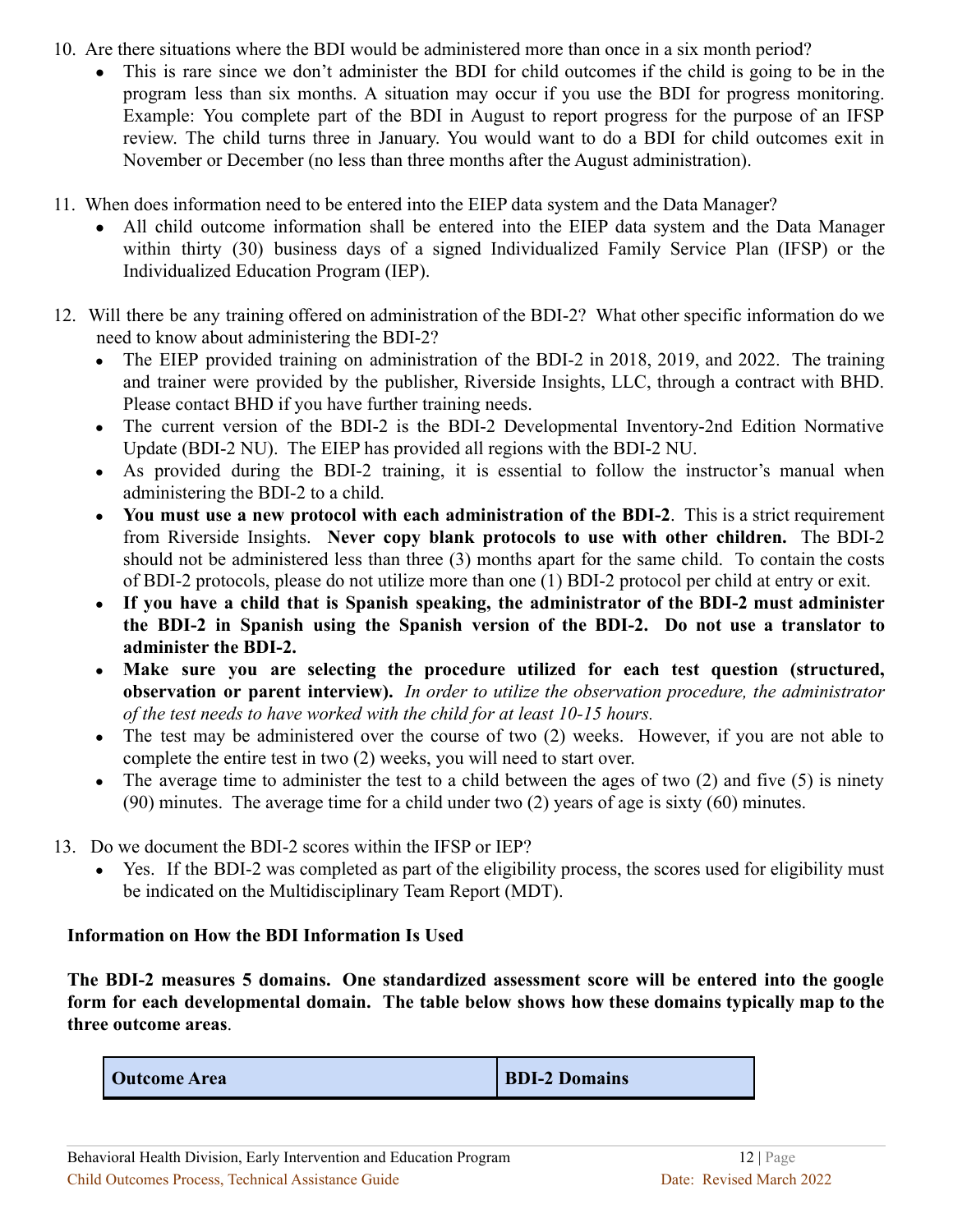| A. Positive Social-Emotional Skills            | Personal/Social            |
|------------------------------------------------|----------------------------|
| B. Acquisition and Use of Knowledge and Skills | Communication<br>Cognition |
| C. Use of Appropriate Behaviors to Meet Needs  | Adaptive<br>Motor          |

The rating process will examine the Standard Deviation scores of each domain area to arrive at a rating for each outcome area. This is the same Child Outcome process which is currently being used. The rating process will combine the Communication and Cognitive areas for Outcome Area B and will combine the Adaptive and Motor areas for Outcome C. All of the scoring will occur automatically.

# **Child Outcomes Rating Chart**

The chart below is the Child Outcomes Rating Chart that was originally developed by the Early Childhood Outcomes (ECO) Center but was revised by the EIEP with stakeholder input to meet Wyoming evaluation results from the BDI-2. These ratings are then converted to Progress Categories. (Please see Progress Categories and Conversion Table starting on page 6)

|                               | <b>Child Outcome</b><br><b>Form Ratings</b> | <b>Lower Bound</b><br>(SD) | <b>Upper Bound</b><br>(SD) |
|-------------------------------|---------------------------------------------|----------------------------|----------------------------|
| <b>Comparable to same age</b> | 7                                           | $-1.00$                    | <b>NA</b>                  |
| peers                         | 6                                           | $-1.30$                    | $-1.01$                    |
| <b>Below same age peers</b>   | 5                                           | $-1.50$                    | $-1.31$                    |
|                               | 4                                           | $-1.76$                    | $-1.51$                    |
|                               | 3                                           | $-2.06$                    | $-1.77$                    |
|                               | $\mathcal{D}_{\mathcal{L}}$                 | $-2.33$                    | $-2.07$                    |
|                               |                                             | <b>NA</b>                  | > 2.33                     |

# **COS Progress Categories**

**A-Percent of children who did not improve functioning**

**B-Percent of children who improved functioning but not sufficient to move nearer to functioning comparable to same-aged peers**

**C-Percent of children who improved functioning to a level nearer to same-aged peers but did not reach it**

**D-Percent of children who improved functioning to reach a level comparable to same-aged peers**

Behavioral Health Division, Early Intervention and Education Program 13 | Page Child Outcomes Process, Technical Assistance Guide Date: Revised March 2022